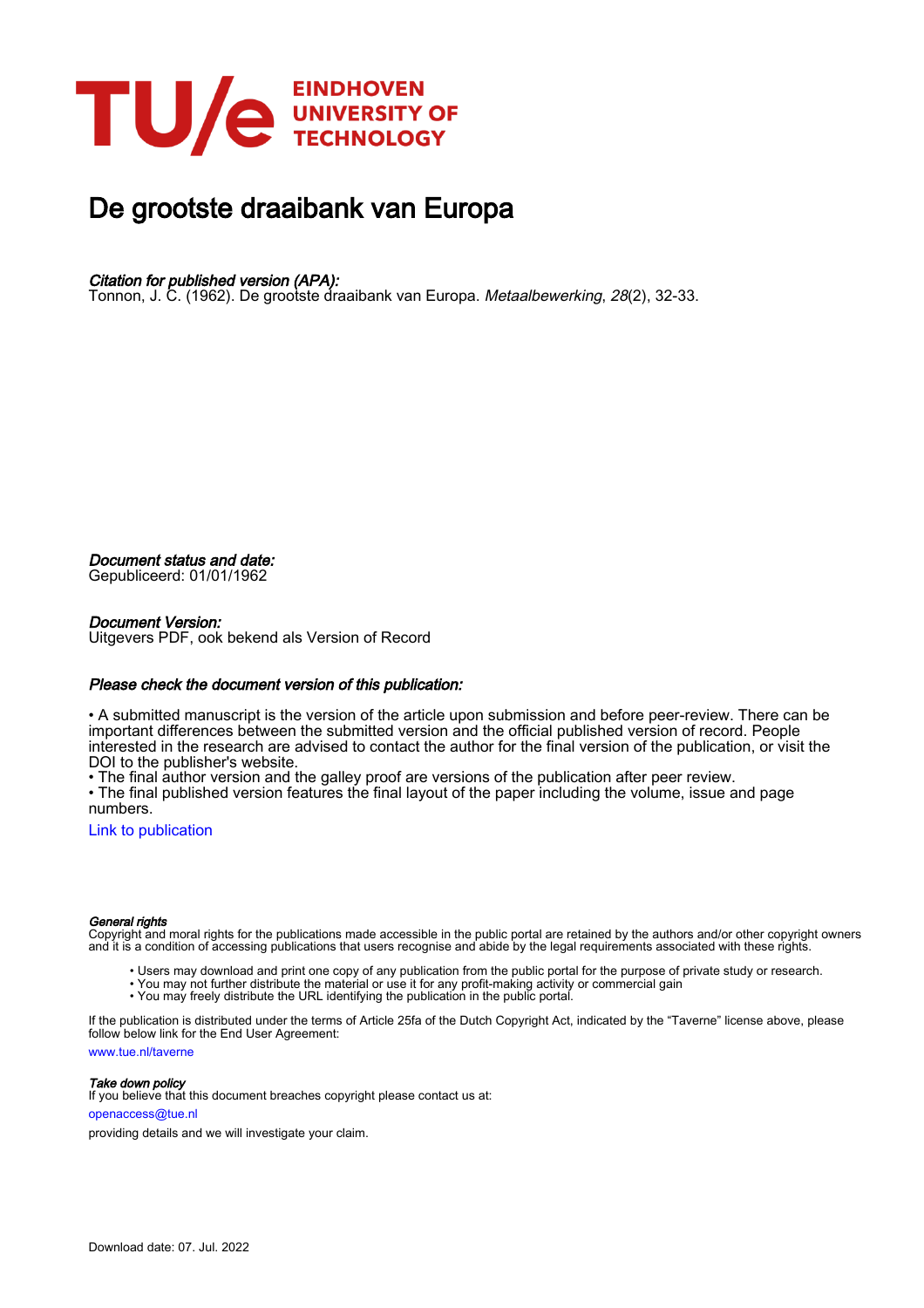montage past. Zo worden de voeringen tegenwoordig hard verchroomd door v. d. Horst.

Een vraagpunt bij de opbouw van machines uit normale onderdelen is, hoe verstarring van de produkt kan worden voorkomen. Bij de Bolnes-motoren worden op een z.g. moederkaart alle afwijkingen van de standaardconstructie vermeld. In het begin was er niets te vermelden, maar later kwamen er wijzigingen in de gebruikte pompen en verstuivers. Ook werden duurdere kleppen voor kleinere vermogens toegepast.

#### Conclusie.

Bij een ver doorgevoerd systeem van uitbesteden en toeleveren bestaat de mogelijkheid, dat een nieuwe vorm van industriële structuur onstaat. De kern wordt hierbij gevormd door bedrijven, die bepaalde produkten in serie fabriceren en die zoveel mogelijk uitbesteden. Hiervoor omringen zij zich met een aantal kleine toeleveringsbedrijven, die tegen lage prijs fabriceren.

De kernbedrijven beperken hun taak in hoofdzaak tot ontwerpen, montage- en servicewerkzaamheden. Door de beper-

Reuzen van de techniek

king van de omvang en de uitrusting van deze bedrijven worden de indirecte produktiekosten laag gehouden. De samenwerking met de toeleveringsbedrijven dient zodanig te zijn, dat een efficiënt samenspel ontstaat.

Voor de toeleveringsbedrijven bestaat de mogelijkheid zich op den duur op bepaald werk te specialiseren en hieruit een programma van produkten volgens catalogus op te bouwen. Gemeend wordt, dat de concurrentie van heden ook een concurrentie in het doelmatig uitbesteden inhoudt.

Voor een doelmatige uitbesteding is een ver doorgevoerde bedrijfsnormalisatie gewenst. Hierbij dient te worden overwogen, of het niet mogelijk is eenheid te brengen in de normen van groepen verwante bedrijven.

In de normen en het overige voorlichtingsmateriaal voor de tekenkamer dienen stimulerende gedachten naar voren te worden gebracht. Speciale aandacht dient te worden besteed aan de mogelijkheden van de nieuwere produktietechnieken.

Sterke behoefte wordt gevoeld aan groter creatief vermogen in de tekenkamer.

 $A. P.$ 

UDC 621.941.272 - 181.2

# De grootste draaibank van Europa

H. A. Waldrich G.m.b.H. te Siegen/Westfalen heeft voor de bewerking van zeer grote krukassen voor dieselmotoren tot 25000 pk een draaibank geleverd met een max. draaidiameter van 4600 mm en een max. draailengte van 20.000 mm.

### Technische gegevens:

| grootste diameter over het bed.<br>centerhoogte entertainment of the second second second second second second second second second second second second second second second second second second second second second second second second second second second | $4600$ mm<br>$2300$ mm |
|-------------------------------------------------------------------------------------------------------------------------------------------------------------------------------------------------------------------------------------------------------------------|------------------------|
| grootste diameter over de dwars-                                                                                                                                                                                                                                  |                        |
| sleden and the same construction of                                                                                                                                                                                                                               | $4000$ mm              |
| afstand tussen de centers                                                                                                                                                                                                                                         | 20.000 mm              |
| draaimoment aan de spanplaat                                                                                                                                                                                                                                      | 6.000.000 kgcm         |
| toerental contract the contract of the contract of the contract of the contract of the contract of the contract of the contract of the contract of the contract of the contract of the contract of the contract of the contrac                                    | $0.1 - 40$ omw/min     |
| voeding $\ldots$ $\ldots$ $\ldots$ $\ldots$ $0,3-400$ mm/min                                                                                                                                                                                                      |                        |
|                                                                                                                                                                                                                                                                   |                        |

| max. gewicht van het werkstuk.  | $250$ ton            |  |
|---------------------------------|----------------------|--|
| gewicht van de machine          | 570 ton              |  |
| nominaal vermogen van de hoofd- |                      |  |
|                                 | $200 \; \mathrm{kw}$ |  |

Het bed bestaat uit vier banen en is 5 m breed.

Met het oog op het transport is het uit 6 delen opgebouwd met een totale lengte van 32 m.

Aan de voorzijde van de bank bevinden zich 2 supports en aan de achterzijde een derde support, elk voorzien van een aparte aandrijving.

De hoofdaandrijving van de machine bestaat uit een gelijkstroommotor met Ward-Leonard schakeling en een continu regelbereik  $\text{van } 1$  : 15, of met ankerregeling 1:5 en veldregeling 1:3. Op uitdrukkelijk verzoek van



Fig. 1. De grootste krukassendraaibank van Europa.

Fig. 2. Een van de beide vóórsupports.